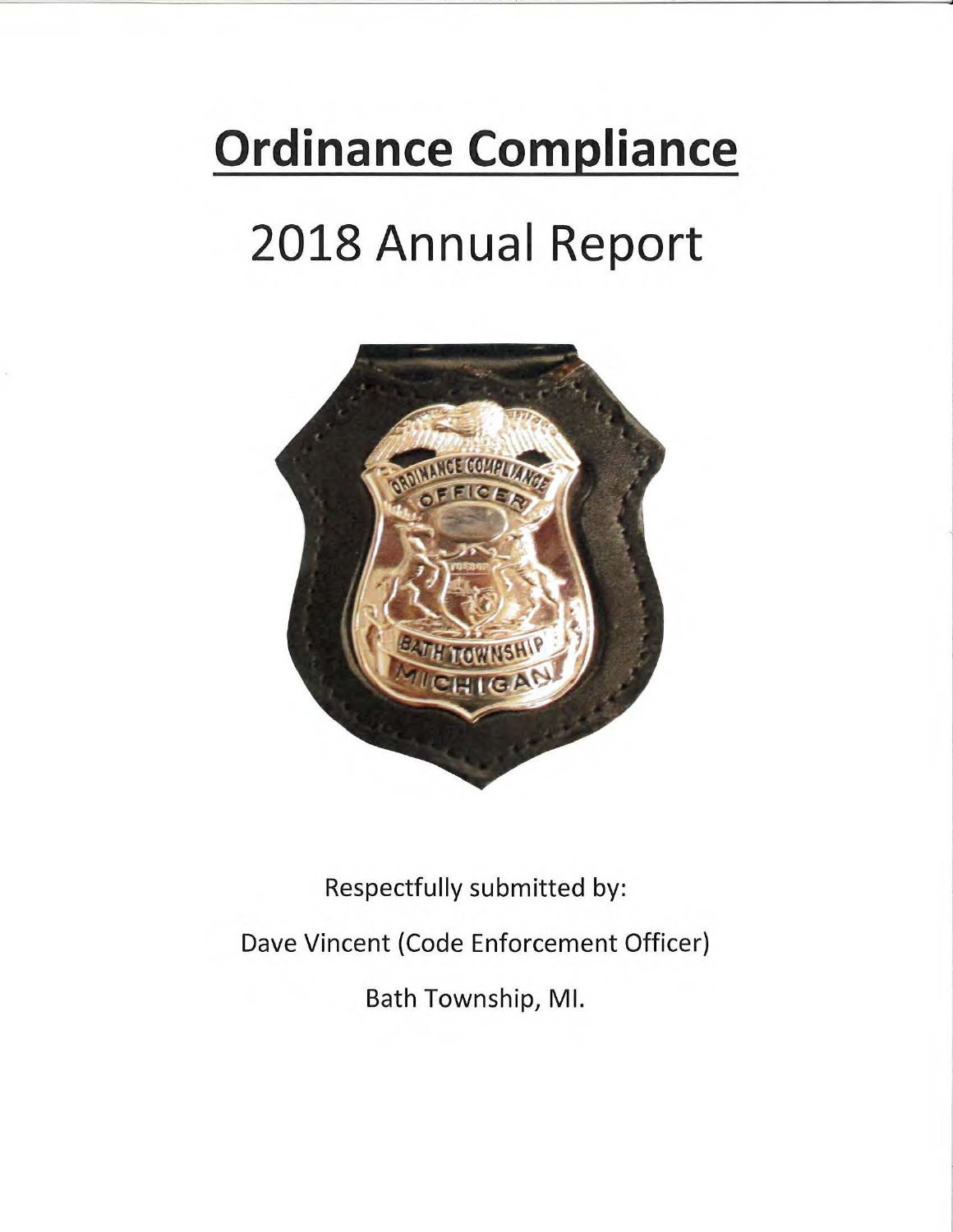# Ordinance Compliance 2018 Annual Report February 12, 2019

#### **Introduction:**

The Bath Charter Township **Ordinance Compliance Department** has been established since February 2008. The department has completed the first decade of existence and is looking forward to serving the community in the decades to follow.

The mission of the Ordinance Compliance Department continues to be, to treat all equally and fairly while implementing the Township's goal of promoting and protecting public health, safety, and the general welfare of others while achieving compliance with the vision of maintaining healthful surroundings in the agricultural, residential and non-residential areas, with the efforts of the entire community.

Partnerships: The Code Enforcement office enlists the help of the Building Department, the Planning and Zoning Department, Adult & Child Protective Services, Bath Township Police & Fire, the Township Attorney and the Clinton County Health Department. These partnerships are utilized to aid in gaining compliance through collaborative efforts.

Training: The Code Officer attended seminars this year to provide for ongoing training as it related to the position in fields of Fire Inspection certification, Building Code, Property Maintenance, and Zoning codes. Training was to provide education and to contribute to officer development to better serve the community.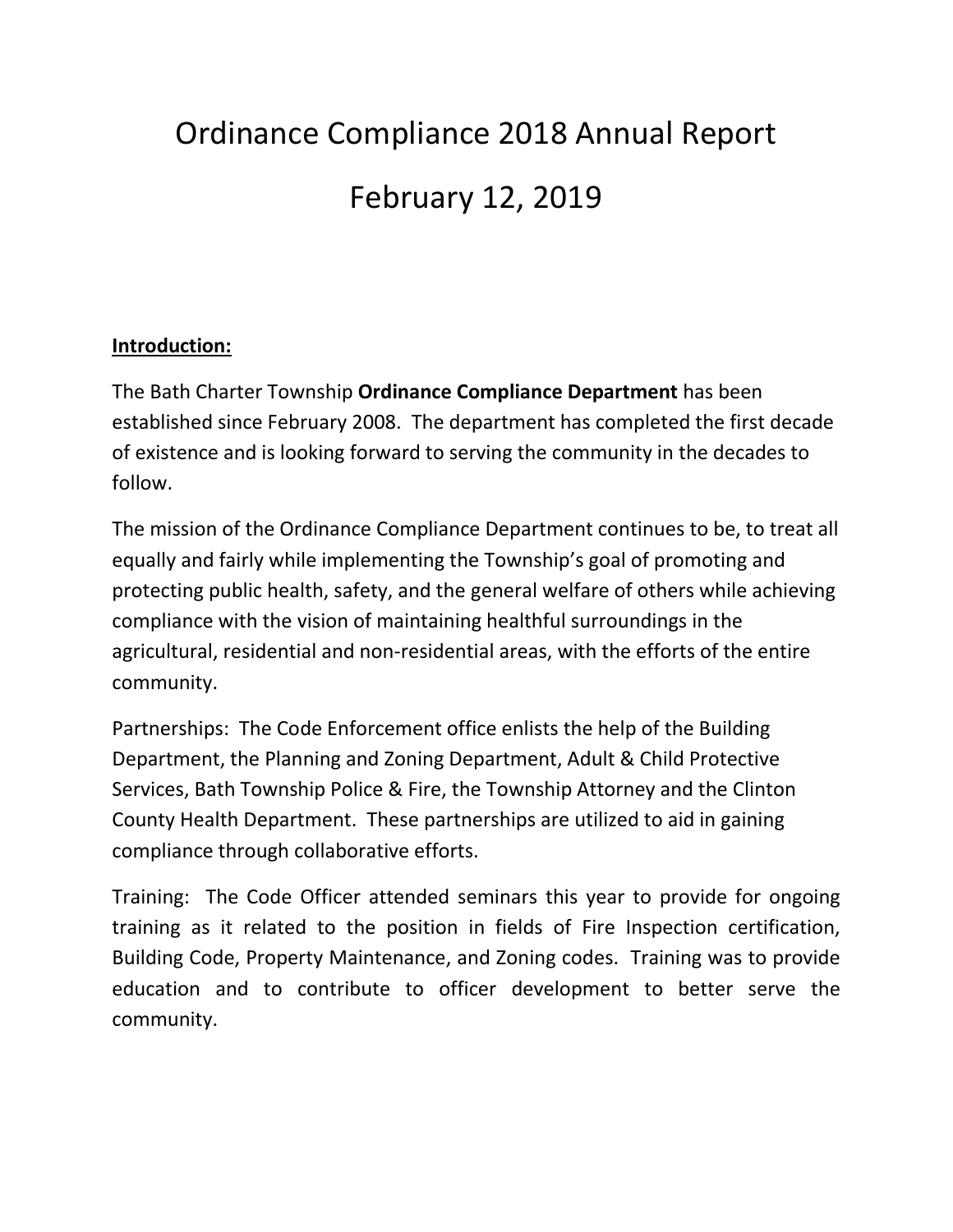#### **Goals for 2019:**

- (a). Develop a rental program
- (b). Close out some legacy compliance issues
- (c). Adopt a "Housing Code" to allow for minimum housing standards for Bath

(d). Improve and expand collaboration with other organizations and entities to better serve the community.

#### **Proposed project for 2019:**

A project the department would like to undertake for 2019 is to provide some curb appeal to a corridor that passes through the community. The goal is to make the drive, walk, or bicycle ride more pleasant to people living in and visiting our Township. The area where this might be achieved is the entire stretch of Park Lake road. I believe with some partnerships with local groups and organizations we can make this a success. The project would entail making a list of properties with deficiencies to address and with some effort it would positively impact the final result. Some of the steps to take would be mowing, raking, trimming around entire property including hedges & bushes, minor repairs, plantings and removal of outdoor storage along the corridor. Each property will have a different set of problems to be addressed.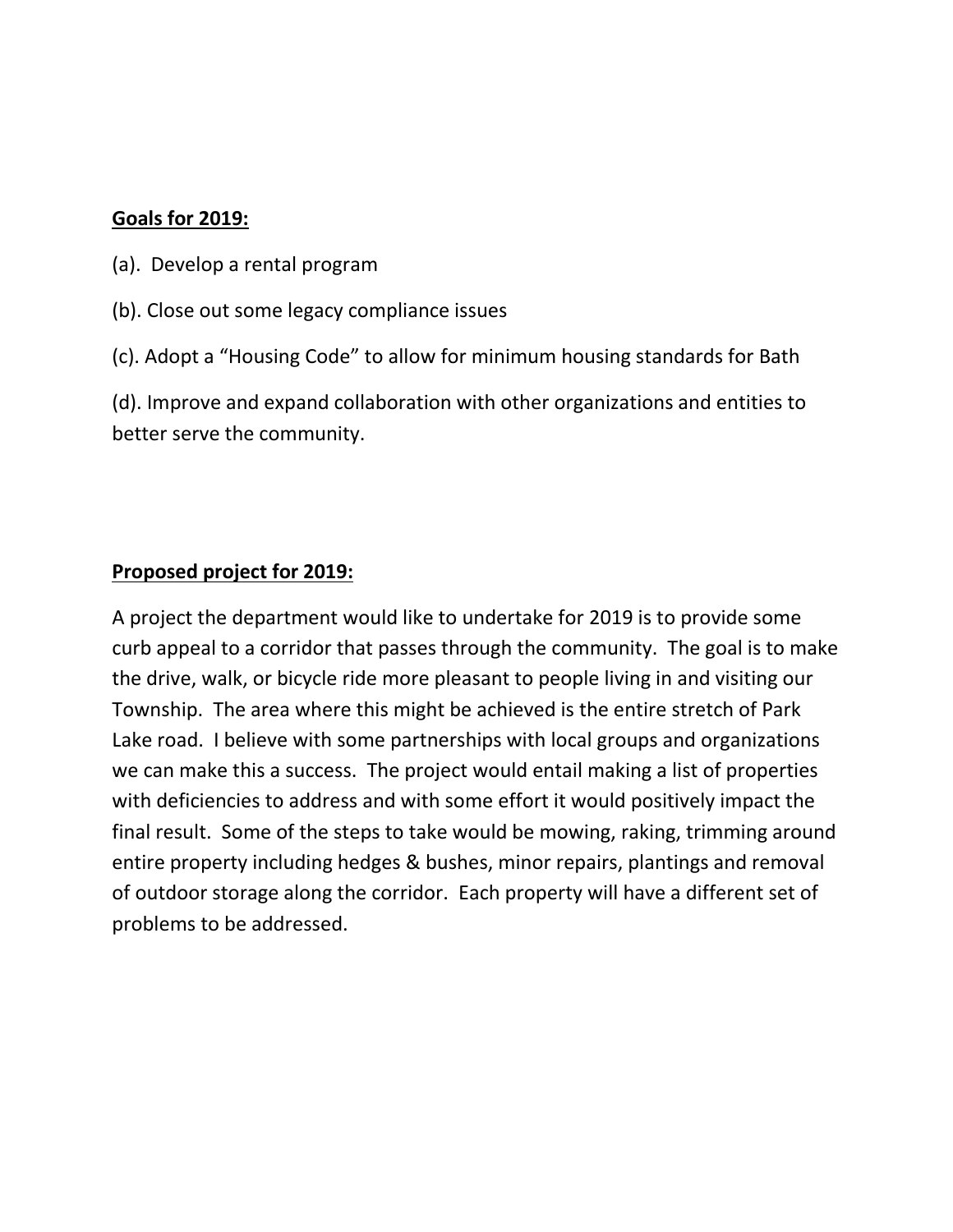### **Code related activity for 2018:**

The department acted on **117 actions** for the calendar year including tall grass or weed complaints, inoperative or unlicensed vehicles, junk or trash violations and zoning related issues.

**109 of the 117 actions** are in compliance which results in a **93% rate of compliance**. The eight remaining actions are in process to gain compliance.

Since June (new officer hired) the department focused on achieving compliance with several unresolved complaints (some with a long history of non-compliance). As of the date of this report all but 4 of the approximately 40 cases have been resolved.

I have attached for your viewing pleasure:

A list of actions for 2019 and the status of each

A sheet with Actions by category with totals

*7 photographs of blight or code deficiencies* 

- Picture #1: Trash
- Picture #2: Trash
- Picture #3: Tall grass
- Picture #4: Trash and brush
- Picture #5: Disabled motor vehicles

Picture #6: Trash

Picture #7: Dangerous water heater.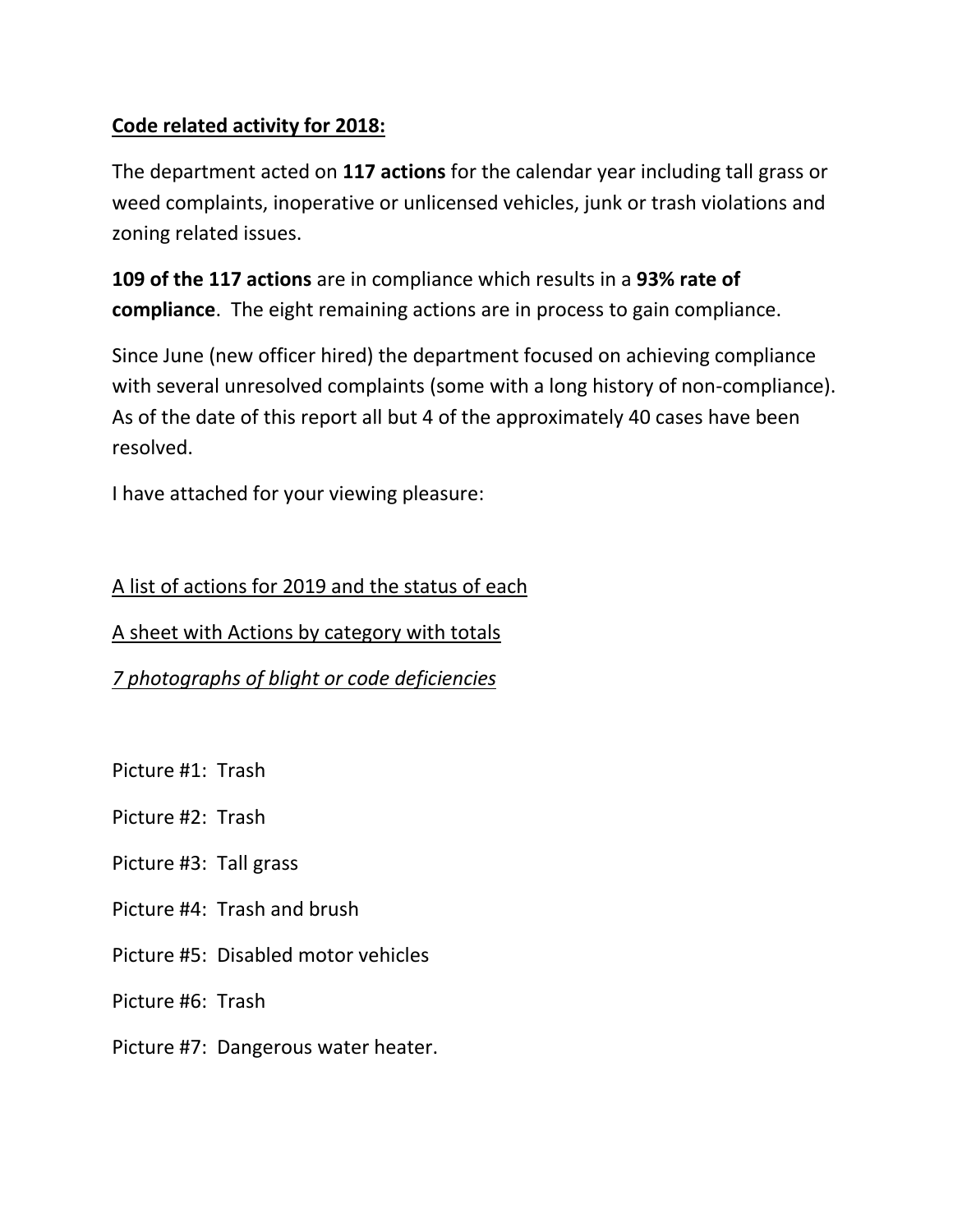### **ANIMAL AT LARGE**

| <b>Enforcement Number</b>       | <b>Address</b>           | <b>Status</b>    | Filed                   | Closed        |
|---------------------------------|--------------------------|------------------|-------------------------|---------------|
| E18-0025                        | 5226 E CLARK ROAD        | In Compliance    | 03/29/18                | 05/18/18      |
|                                 |                          |                  | <b>Total Entries: 1</b> |               |
| <b>BUILDING CODE</b>            |                          |                  |                         |               |
| <b>Enforcement Number</b>       | <b>Address</b>           | <b>Status</b>    | Filed                   | Closed        |
| E18-0095                        | 16850 CHADWELL ROAD      | In Compliance    | 09/25/18                | 11/15/18      |
|                                 |                          |                  | <b>Total Entries: 1</b> |               |
| DANGEROUS BUILDING (ORD.)       |                          |                  |                         |               |
| <b>Enforcement Number</b>       | <b>Address</b>           | <b>Status</b>    | Filed                   | Closed        |
| E18-0018                        | 13402 ALLEN STREET       | In Compliance    | 03/15/18                | 04/10/18      |
| E18-0041                        | <b>6425 CULVER DRIVE</b> | In Compliance    | 05/11/18                | 10/16/18      |
|                                 |                          |                  | <b>Total Entries: 2</b> |               |
| <b>DANGEROUS STRUCTURE (ORD</b> |                          |                  |                         |               |
| <b>Enforcement Number</b>       | <b>Address</b>           | Status           | Filed                   | <b>Closed</b> |
| E18-0059                        | 12706 ANGLE ROAD         | In Compliance    | 06/26/18                | 07/06/18      |
|                                 |                          |                  | <b>Total Entries: 1</b> |               |
| <b>FAILURE TO COMPLY NOTICE</b> |                          |                  |                         |               |
| <b>Enforcement Number</b>       | <b>Address</b>           | <b>Status</b>    | Filed                   | Closed        |
| E18-0075                        | 5730 E CUTLER ROAD       | In Compliance    | 08/24/18                | 10/04/18      |
| E18-0076                        | 5842 E CUTLER ROAD       | In Compliance    | 08/24/18                | 09/07/18      |
| E18-0115                        | 5725 HIGH STREET         | In Compliance    | 11/01/18                | 11/20/18      |
| E18-0119                        | 13784 MAIN STREET        | Violation Notice | 11/15/18                |               |
|                                 |                          |                  | <b>Total Entries: 4</b> |               |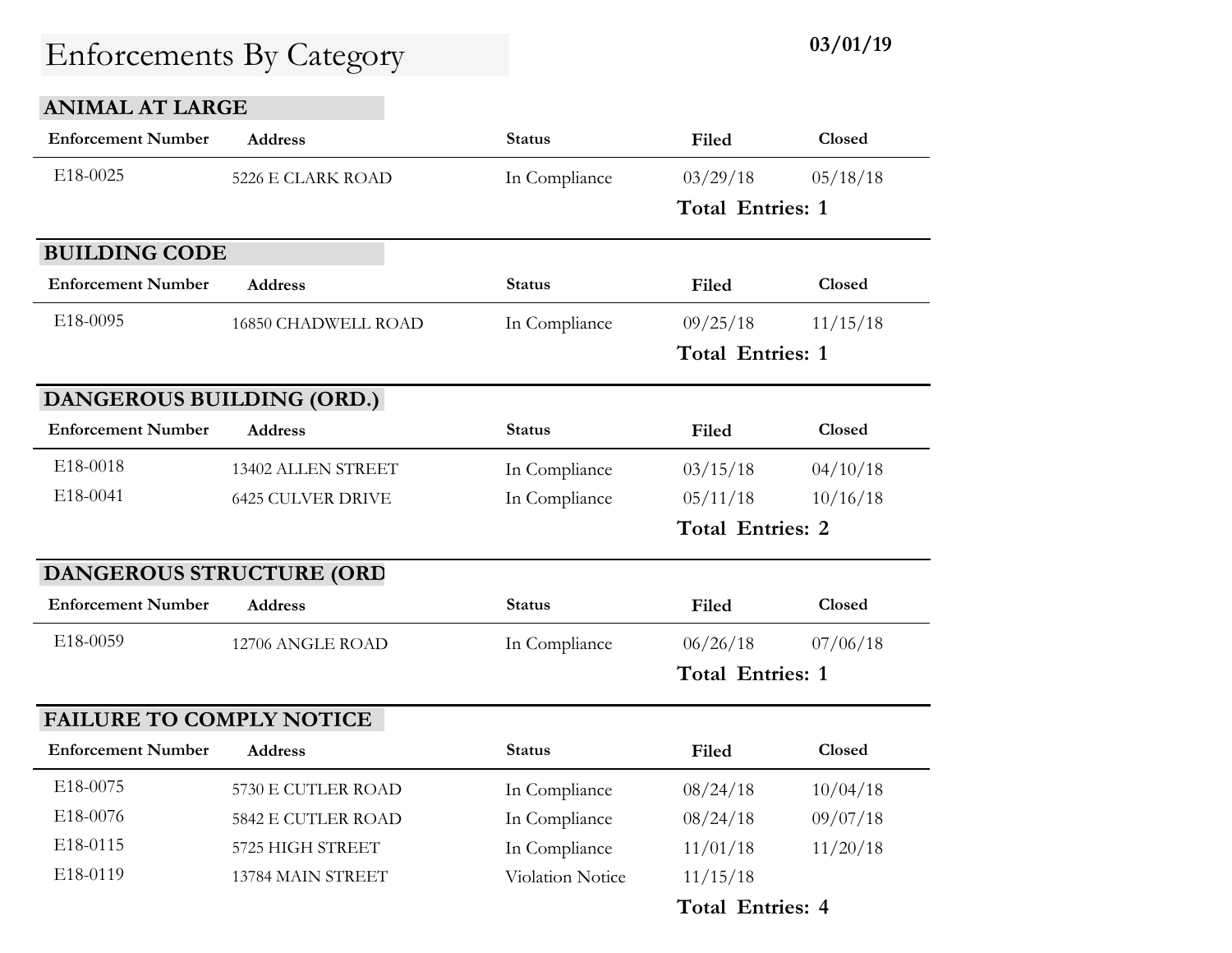| <b>GENERAL COMPLAINT</b>  |                            |               |                         |               |
|---------------------------|----------------------------|---------------|-------------------------|---------------|
| <b>Enforcement Number</b> | <b>Address</b>             | <b>Status</b> | Filed                   | Closed        |
| E18-0066                  | 7381 COLEMAN ROAD          | In Compliance | 07/26/18                | 07/24/18      |
| E18-0081                  | <b>6438 PARK LAKE ROAD</b> | In Compliance | 09/04/18                | 08/30/18      |
| E18-0114                  | <b>6631 E STATE ROAD</b>   | In Compliance | 10/30/18                | 11/27/18      |
| E18-0120                  | 16543 LA FLEUR DRIVE       | In Compliance | 11/27/18                | 11/27/18      |
|                           |                            |               | <b>Total Entries: 4</b> |               |
| <b>GENERAL ORDINANCE</b>  |                            |               |                         |               |
| <b>Enforcement Number</b> | <b>Address</b>             | <b>Status</b> | Filed                   | Closed        |
| E18-0060                  | 13701 MAIN STREET          | In Compliance | 06/26/18                | 09/07/18      |
| E18-0073                  | 15407 PARK LAKE ROAD       | In Compliance | 08/14/18                | 08/14/18      |
| E18-0088                  | <b>6082 PARK LAKE ROAD</b> | In Compliance | 09/18/18                | 09/18/18      |
| E18-0109                  | 15240 RED TRAIL DRIVE      | In Compliance | 10/16/18                | 10/16/18      |
|                           |                            |               | <b>Total Entries: 4</b> |               |
| <b>GLARING LIGHTS</b>     |                            |               |                         |               |
| <b>Enforcement Number</b> | <b>Address</b>             | <b>Status</b> | Filed                   | <b>Closed</b> |
| E18-0045                  | 15620 DELOOF STREET        | In Compliance | 05/22/18                | 05/31/18      |
|                           |                            |               | <b>Total Entries: 1</b> |               |
| <b>HOARDER</b>            |                            |               |                         |               |
| <b>Enforcement Number</b> | <b>Address</b>             | <b>Status</b> | Filed                   | Closed        |
| E18-0006                  | 15958 PARK LAKE ROAD       | In Compliance | 02/01/18                | 05/22/18      |
| E18-0034                  | 15804 CULVER DRIVE         | In Compliance | 04/26/18                | 05/24/18      |
|                           |                            |               | <b>Total Entries: 2</b> |               |

**ILLEGAL BURNING**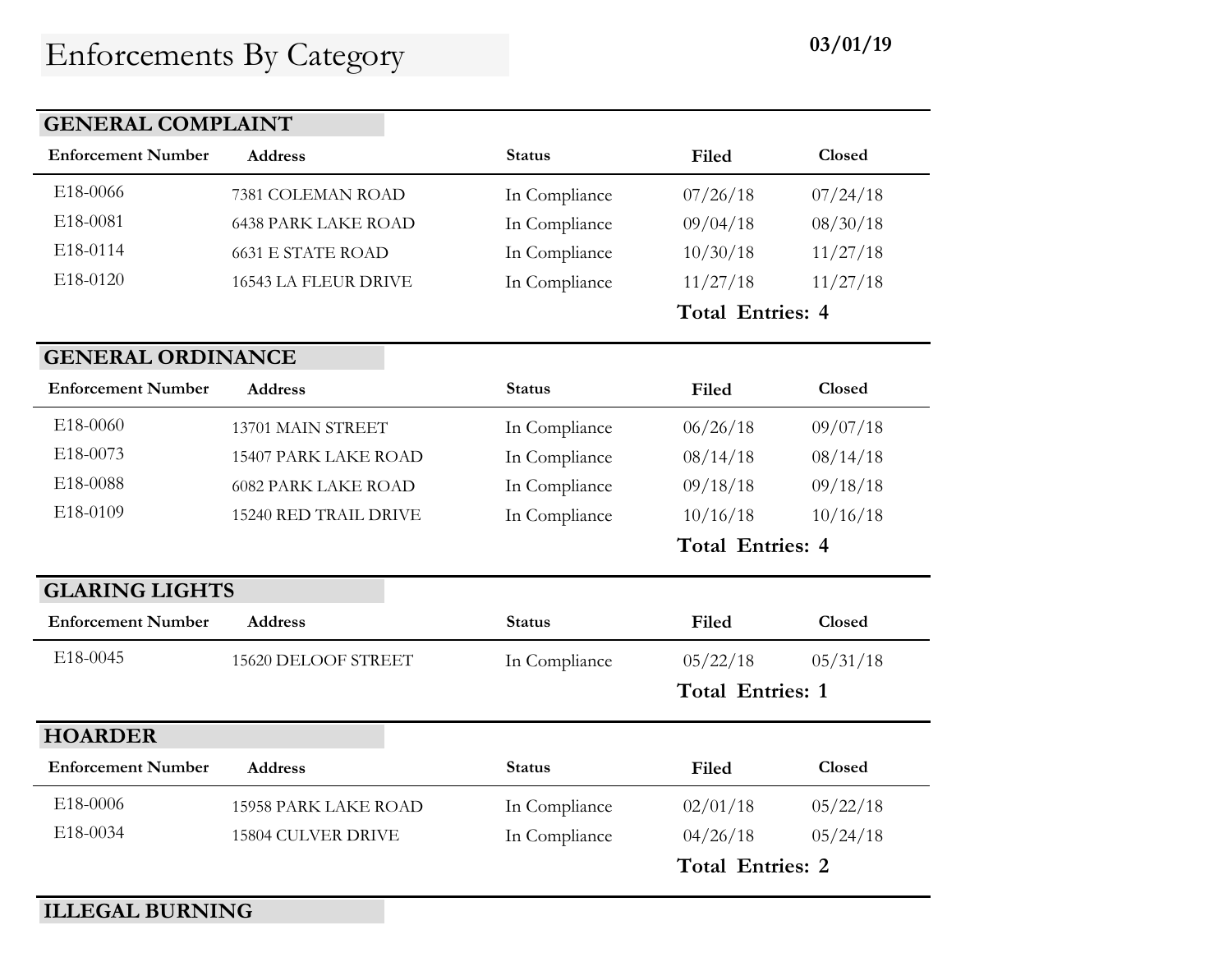| <b>Enforcement Number</b> | <b>Address</b>           | <b>Status</b> | Filed                   | Closed   |  |
|---------------------------|--------------------------|---------------|-------------------------|----------|--|
| E <sub>18</sub> -0001     | <b>6428 E CLARK ROAD</b> | In Compliance | 01/04/18                | 03/09/18 |  |
| E18-0049                  | 6274 COLEMAN ROAD        | In Compliance | 05/31/18                | 06/19/18 |  |
|                           |                          |               | <b>Total Entries: 2</b> |          |  |
| <b>ILLEGAL SIGN</b>       |                          |               |                         |          |  |
| <b>Enforcement Number</b> | <b>Address</b>           | <b>Status</b> | Filed                   | Closed   |  |
| E <sub>18</sub> -0024     | 7785 E SAGINAW/OLD M-78  | Under Review  | 03/27/18                | 11/26/18 |  |

|                       |                         |                           | <b>Total Entries: 7</b> |          |
|-----------------------|-------------------------|---------------------------|-------------------------|----------|
| E <sub>18</sub> -0117 | 7785 OLD M-78 HIGHWAY   | Resolved                  | 11/05/18                | 11/30/18 |
| E18-0105              | 16964 MARSH ROAD        |                           | 10/09/18                |          |
| E <sub>18</sub> -0104 | 16944 MARSH ROAD        |                           | 10/03/18                |          |
| E <sub>18</sub> -0103 | <b>CENTER RD</b>        |                           | 10/03/18                |          |
| E18-0065              | 16228 PARK LAKE ROAD    | <b>Complaint Received</b> | 07/26/18                |          |
| E <sub>18</sub> -0026 | 7785 OLD M-78 HIGHWAY   | In Compliance             | 04/05/18                | 07/19/18 |
| E18-0024              | 7785 E SAGINAW/OLD M-78 | Under Review              | 03/27/18                | 11/26/18 |

| <b>JUNK</b>               |                            |                 |          |               |  |
|---------------------------|----------------------------|-----------------|----------|---------------|--|
| <b>Enforcement Number</b> | <b>Address</b>             | <b>Status</b>   | Filed    | <b>Closed</b> |  |
| E18-0003                  | 13556 MAIN STREET          | In Compliance   | 01/19/18 | 03/22/18      |  |
| E <sub>18</sub> -0009     | 13744 MAIN STREET          | In Compliance   | 02/13/18 | 03/06/18      |  |
| E18-0011                  | 5504 ANN DRIVE             | In Compliance   | 02/15/18 | 02/15/18      |  |
| E18-0029                  | <b>6303 PARK LAKE ROAD</b> | Citation Issued | 04/24/18 |               |  |
| E <sub>18</sub> -0030     | <b>6449 CULVER DRIVE</b>   | In Compliance   | 04/24/18 | 05/22/18      |  |
| E18-0031                  | <b>15769 CULVER DRIVE</b>  | In Compliance   | 04/24/18 | 05/17/18      |  |
| E18-0033                  | 13371 WATSON ROAD          | In Compliance   | 04/24/18 | 06/28/18      |  |
| E18-0037                  | 15376 GARY LANE            | In Compliance   | 05/04/18 | 05/10/18      |  |
| E18-0039                  | <b>16850 CHADWELL ROAD</b> | In Compliance   | 05/10/18 | 05/22/18      |  |
| E18-0053                  | 16800 PRINTEMP DRIVE       | In Compliance   | 06/21/18 | 08/14/18      |  |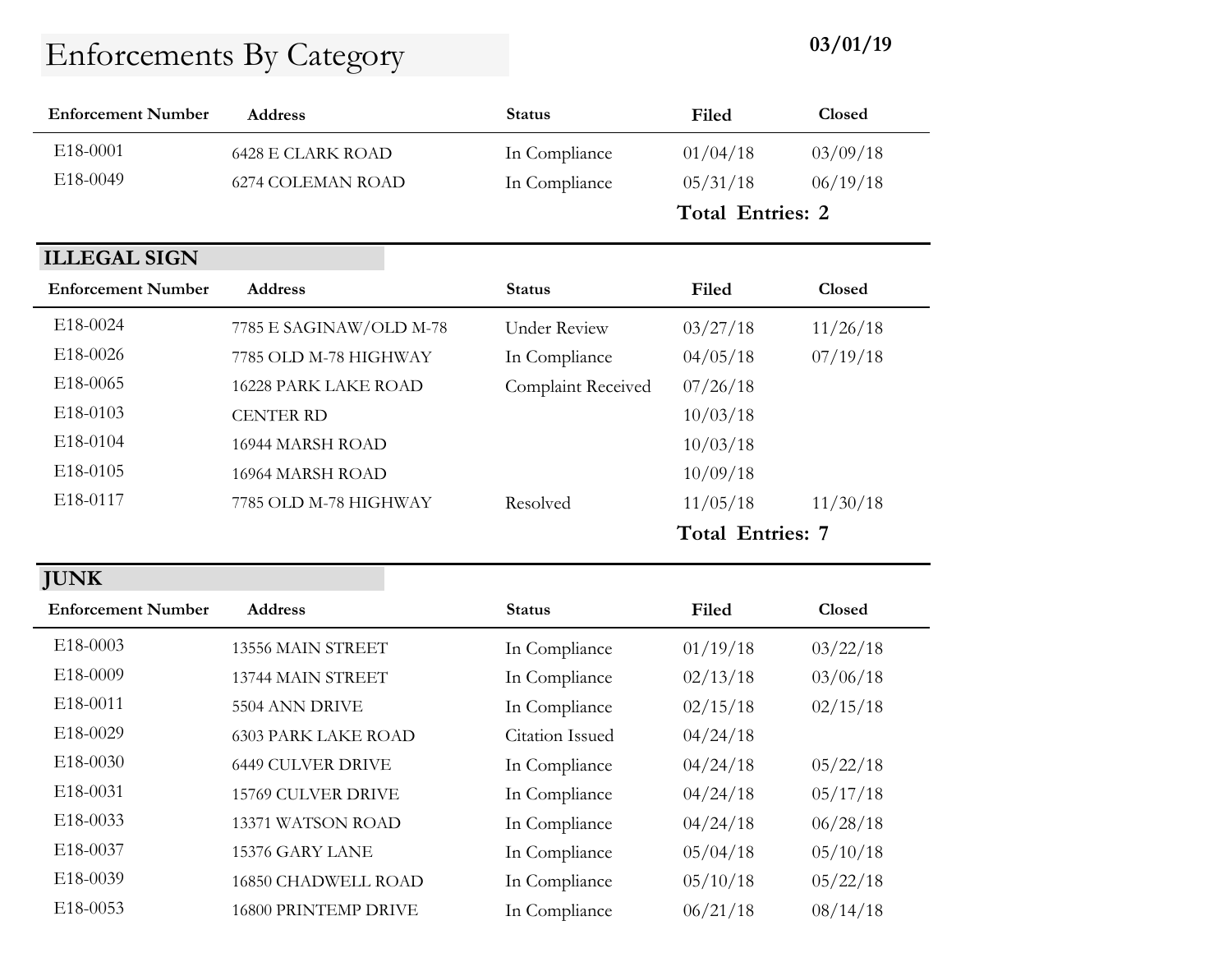|          |                             |                         | <b>Total Entries: 20</b> |          |
|----------|-----------------------------|-------------------------|--------------------------|----------|
| E18-0126 | 5608 HIGH STREET            | <b>Violation Notice</b> | 12/18/18                 |          |
| E18-0125 | <b>DRUMHELLER RD</b>        | In Compliance           | 12/18/18                 | 02/04/19 |
| E18-0110 | 14264 WATSON ROAD           | In Compliance           | 10/16/18                 | 10/26/18 |
| E18-0106 | 5809 HIGH STREET            | In Compliance           | 10/11/18                 | 01/03/19 |
| E18-0093 | PARK LAKE RD                | In Compliance           | 09/20/18                 | 10/09/18 |
| E18-0092 | PARK LAKE RD                | In Compliance           | 09/20/18                 | 10/09/18 |
| E18-0089 | <b>15963 PARK LAKE ROAD</b> | In Compliance           | 09/18/18                 | 09/27/18 |
| E18-0082 | <b>6333 PARK LAKE ROAD</b>  | In Compliance           | 09/04/18                 | 09/20/18 |
| E18-0077 | <b>6383 PARK LAKE ROAD</b>  | Failure to Comply       | 09/04/18                 | 09/25/18 |
| E18-0072 | <b>6383 PARK LAKE ROAD</b>  | In Compliance           | 08/09/18                 | 09/25/18 |

### **JUNK & BUILDING MATERIALS**

| <b>Enforcement Number</b>      | <b>Address</b>         | <b>Status</b> | Filed                   | Closed        |
|--------------------------------|------------------------|---------------|-------------------------|---------------|
| E18-0035                       | 5481 CLISE ROAD        | In Compliance | 04/26/18                | 06/19/18      |
|                                |                        |               | <b>Total Entries: 1</b> |               |
| <b>JUNK &amp; JUNK VEHICLE</b> |                        |               |                         |               |
| <b>Enforcement Number</b>      | <b>Address</b>         | <b>Status</b> | Filed                   | <b>Closed</b> |
| E18-0012                       | 14090 WEBSTER ROAD     | In Compliance | 02/15/18                | 05/17/18      |
|                                |                        |               |                         |               |
|                                |                        |               | <b>Total Entries: 1</b> |               |
| <b>JUNK VEHICLE</b>            |                        |               |                         |               |
| <b>Enforcement Number</b>      | <b>Address</b>         | <b>Status</b> | Filed                   | Closed        |
| E18-0005                       | E HOWE RD VACANT       | In Compliance | 02/01/18                | 04/20/18      |
| E18-0008                       | 13545 HUNTERS CROSSING | In Compliance | 02/06/18                | 03/06/18      |
| E18-0021                       | 15308 ROSEMONT STREET  | In Compliance | 03/20/18                | 02/26/19      |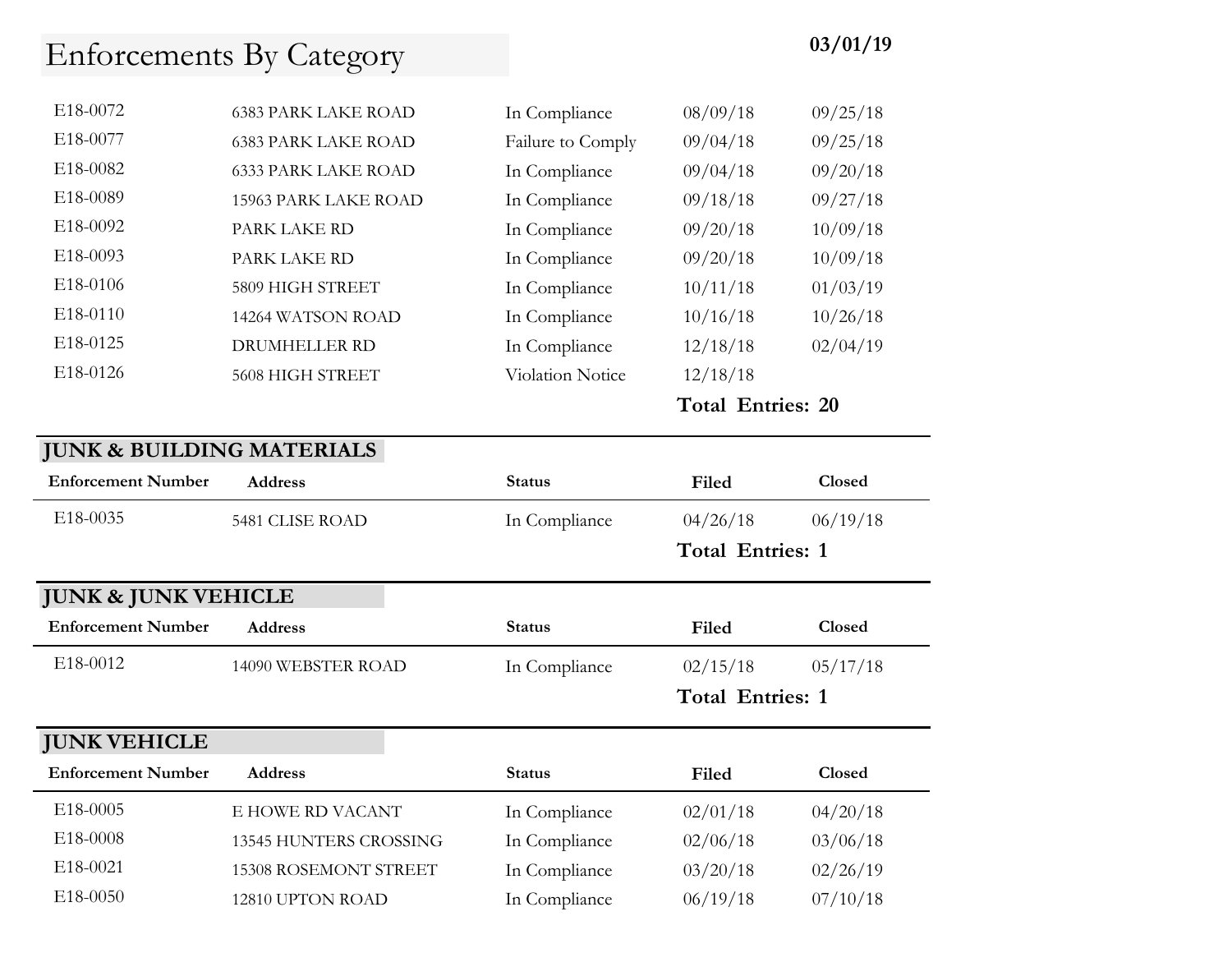| E <sub>18</sub> -0058 | 15323 ROSEMONT STREET       | In Compliance           | 06/22/18                 | 08/02/18 |
|-----------------------|-----------------------------|-------------------------|--------------------------|----------|
| E18-0068              | 11268 WATSON ROAD           | In Compliance           | 08/09/18                 | 09/07/18 |
| E18-0069              | 5666 E CUTLER ROAD          | In Compliance           | 08/09/18                 | 08/24/18 |
| E18-0070              | 5730 E CUTLER ROAD          | In Compliance           | 08/09/18                 | 10/04/18 |
| E18-0071              | 5842 E CUTLER ROAD          | In Compliance           | 08/09/18                 | 09/07/18 |
| E <sub>18</sub> -0083 | <b>15854 PARK LAKE ROAD</b> | In Compliance           | 09/04/18                 | 09/20/18 |
| E18-0090              | <b>15963 PARK LAKE ROAD</b> | In Compliance           | 09/18/18                 | 10/09/18 |
| E18-0098              | 13701 MAIN STREET           | <b>Violation Notice</b> | 10/02/18                 |          |
| E18-0099              | 13908 MAIN STREET           | In Compliance           | 10/02/18                 | 11/15/18 |
| E18-0100              | 13812 MAIN STREET           | In Compliance           | 10/02/18                 | 10/16/18 |
| E18-0101              | 13784 MAIN STREET           | <b>Violation Notice</b> | 10/02/18                 |          |
| E18-0102              | 5725 HIGH STREET            | In Compliance           | 10/02/18                 | 11/20/18 |
| E18-0123              | <b>6161 SLEIGHT ROAD</b>    | In Compliance           | 12/13/18                 | 01/04/19 |
| E18-0124              | <b>6161 SLEIGHT ROAD</b>    | In Compliance           | 12/13/18                 | 01/04/19 |
|                       |                             |                         | <b>Total Entries: 18</b> |          |

### **KEEPING OF POULTRY**

| <b>Enforcement Number</b>        | <b>Address</b> | <b>Status</b> | Filed                   | Closed   |  |
|----------------------------------|----------------|---------------|-------------------------|----------|--|
| E18-0036                         | 5150 ANN DRIVE | In Compliance | 05/04/18                | 05/15/18 |  |
|                                  |                |               | <b>Total Entries: 1</b> |          |  |
| <b>KENNEL (PRIVATE)</b>          |                |               |                         |          |  |
| <b>Enforcement Number</b>        | <b>Address</b> | <b>Status</b> | Filed                   | Closed   |  |
| E18-0094                         | 5124 ANN DRIVE |               | 09/24/18                | 09/26/18 |  |
|                                  |                |               | <b>Total Entries: 1</b> |          |  |
| <b>NO ZONING OR BUILDING PER</b> |                |               |                         |          |  |
| <b>Enforcement Number</b>        | <b>Address</b> | <b>Status</b> | Filed                   | Closed   |  |
|                                  |                |               |                         |          |  |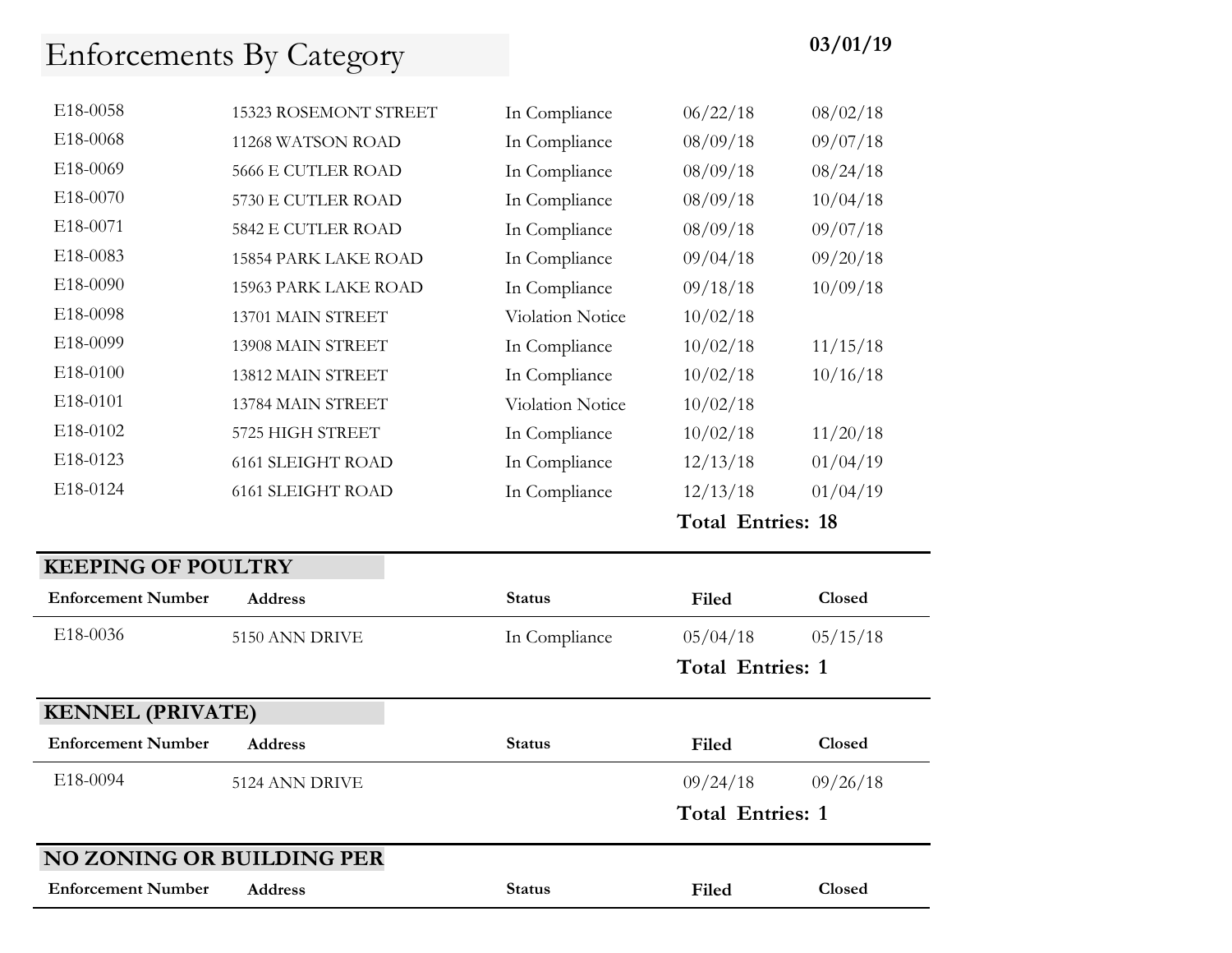E18-0087 13630 MAIN STREET #A 09/05/18

**Total Entries: 1**

| <b>NO ZONING PERMIT</b>   |                             |                         |                         |               |  |  |
|---------------------------|-----------------------------|-------------------------|-------------------------|---------------|--|--|
| <b>Enforcement Number</b> | <b>Address</b>              | <b>Status</b>           | Filed                   | <b>Closed</b> |  |  |
| E18-0063                  | 5028 E CLARK ROAD           | <b>First Site Visit</b> | 07/17/18                |               |  |  |
|                           |                             |                         | <b>Total Entries: 1</b> |               |  |  |
| <b>NOXIOUS WEEDS</b>      |                             |                         |                         |               |  |  |
| <b>Enforcement Number</b> | <b>Address</b>              | <b>Status</b>           | Filed                   | Closed        |  |  |
| E18-0042                  | 9891 COLEMAN ROAD           | In Compliance           | 05/15/18                | 05/22/18      |  |  |
| E18-0044                  | 13718 MAIN STREET           | In Compliance           | 05/22/18                | 05/24/18      |  |  |
| E18-0046                  | <b>MAIN ST</b>              | In Compliance           | 05/24/18                | 05/31/18      |  |  |
| E18-0047                  | 5865 COLEMAN ROAD           | In Compliance           | 05/24/18                | 05/31/18      |  |  |
| E18-0048                  | <b>6600 SUNSET LANE</b>     | In Compliance           | 05/24/18                | 05/31/18      |  |  |
| E18-0051                  | 15701 UPTON ROAD            | In Compliance           | 06/19/18                | 06/28/18      |  |  |
| E18-0052                  | 16800 PRINTEMP DRIVE        | In Compliance           | 06/21/18                | 08/14/18      |  |  |
| E18-0054                  | 14690 ABBEY LN              | In Compliance           | 06/22/18                | 06/30/18      |  |  |
| E18-0055                  | <b>ABBEY LN</b>             | In Compliance           | 06/22/18                | 06/26/18      |  |  |
| E18-0056                  | 5813 OUTER DRIVE            | In Compliance           | 06/22/18                | 06/22/18      |  |  |
| E18-0057                  | <b>ROSEMONT</b>             | In Compliance           | 06/22/18                | 07/24/18      |  |  |
| E18-0061                  | <b>6073 PARK LAKE ROAD</b>  | In Compliance           | 06/28/18                | 06/28/18      |  |  |
| E18-0062                  | 15637 PARK LAKE ROAD        | In Compliance           | 07/12/18                | 07/12/18      |  |  |
| E18-0064                  | 5760 PARK LAKE ROAD         | In Compliance           | 07/19/18                | 07/27/18      |  |  |
| E18-0078                  | <b>6438 PARK LAKE ROAD</b>  | In Compliance           | 09/04/18                | 09/25/18      |  |  |
| E18-0079                  | 15854 PARK LAKE ROAD        | In Compliance           | 09/04/18                | 09/20/18      |  |  |
| E18-0080                  | <b>15885 PARK LAKE ROAD</b> | In Compliance           | 09/04/18                | 09/20/18      |  |  |

E18-0084 15393 PARK LAKE ROAD In Compliance 09/04/18 09/04/18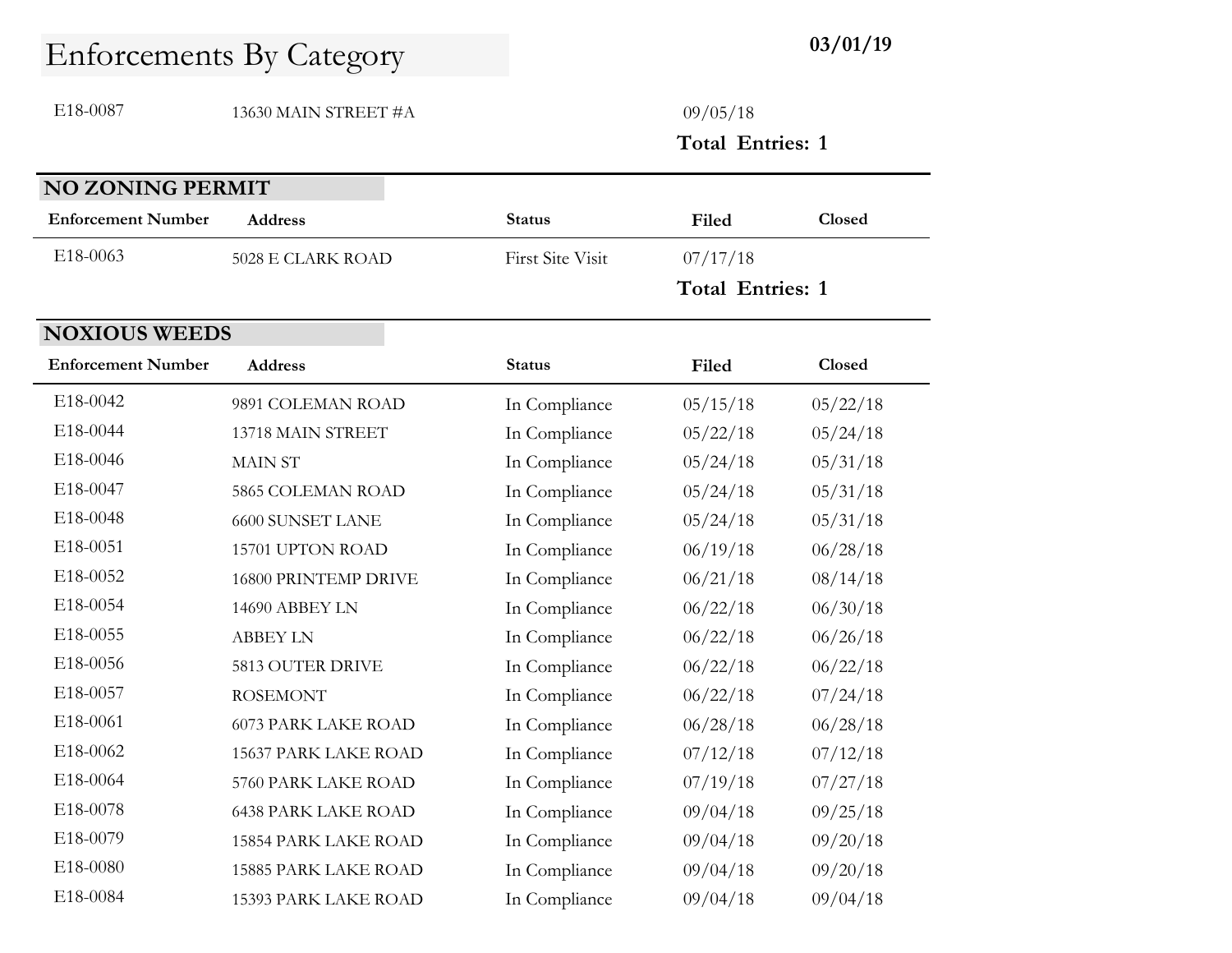| E <sub>18</sub> -0085 | 15302 ROSEMONT STREET      | In Compliance | 09/04/18 | 09/04/18 |
|-----------------------|----------------------------|---------------|----------|----------|
| E18-0086              | 15323 ROSEMONT STREET      | In Compliance | 09/04/18 | 09/04/18 |
| E <sub>18</sub> -0107 | 5809 HIGH STREET           | In Compliance | 10/11/18 | 10/30/18 |
| E <sub>18</sub> -0108 | <b>6073 PARK LAKE ROAD</b> | In Compliance | 10/12/18 | 11/20/18 |
| E <sub>18</sub> -0112 | 11387 WATSON ROAD          | In Compliance | 10/23/18 | 10/23/18 |
|                       |                            |               |          |          |

#### **Total Entries: 23**

#### **PARKING CONCERN**

| <b>Enforcement Number</b> | <b>Address</b>      | <b>Status</b> | Filed                   | <b>Closed</b> |  |
|---------------------------|---------------------|---------------|-------------------------|---------------|--|
| E <sub>18</sub> -0010     | 5351 DEER FOOT PATH | In Compliance | 02/13/18                | 03/06/18      |  |
|                           |                     |               | <b>Total Entries: 1</b> |               |  |

### **PERMIT FEE DUE**

PUBLIC SAFETY

| <b>Enforcement Number</b> | <b>Address</b>       | <b>Status</b>            | Filed    | <b>Closed</b> |
|---------------------------|----------------------|--------------------------|----------|---------------|
| E <sub>18</sub> -0015     | 12810 UPTON ROAD     | In Compliance            | 03/02/18 | 04/26/18      |
| E <sub>18</sub> -0017     | 7187 DRUMHELLER ROAD | <b>First Letter Sent</b> | 03/13/18 |               |
|                           |                      |                          | m m      |               |

#### **Total Entries: 2**

### **PUBLIC HEALTH Enforcement Number Address Status Filed Closed** E18-0013 15701 UPTON ROAD In Compliance 03/01/18 03/01/18 E18-0022 6380 DRUMHELLER ROAD In Compliance 03/27/18 08/07/18 **Total Entries: 2**

| 1 CD 11 CR1 1 1 1         |                    |               |          |               |  |
|---------------------------|--------------------|---------------|----------|---------------|--|
| <b>Enforcement Number</b> | <b>Address</b>     | <b>Status</b> | Filed    | <b>Closed</b> |  |
| E <sub>18</sub> -0002     | 13909 WEBSTER ROAD | In Compliance | 01/04/18 | 01/05/18      |  |
| E <sub>18</sub> -0004     | 13623 MAIN STREET  | In Compliance | 01/26/18 | 05/24/18      |  |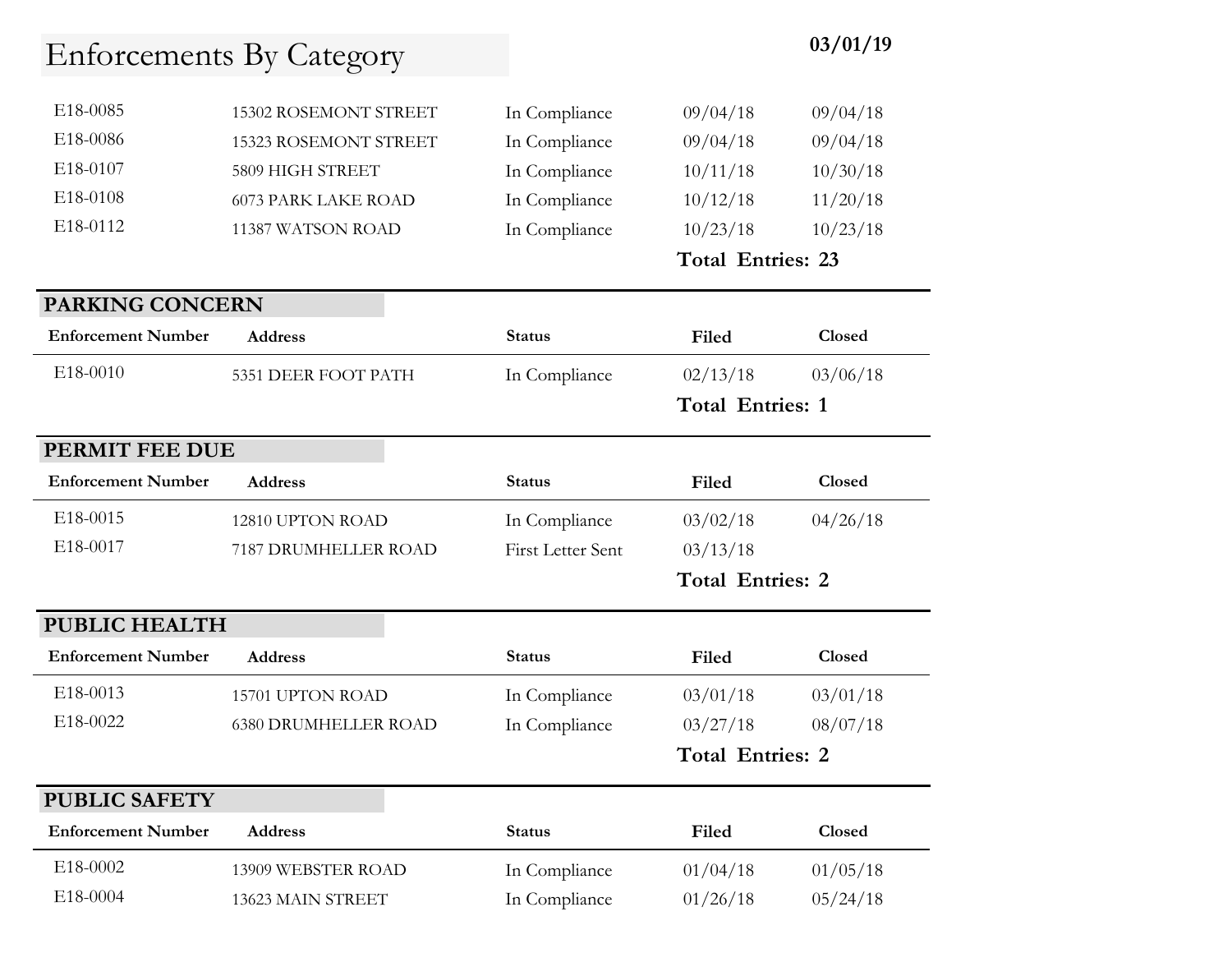| E18-0014                   | <b>6471 E HOWE ROAD</b>    | In Compliance    | 03/01/18                | 03/01/18      |
|----------------------------|----------------------------|------------------|-------------------------|---------------|
|                            |                            |                  | <b>Total Entries: 3</b> |               |
| RENTAL HOUSING REGULATIO   |                            |                  |                         |               |
| <b>Enforcement Number</b>  | <b>Address</b>             | <b>Status</b>    | Filed                   | <b>Closed</b> |
| E18-0023                   | 13556 MAIN STREET          | In Compliance    | 03/27/18                | 05/17/18      |
| E18-0097                   | 16850 CHADWELL ROAD        | Violation Notice | 09/27/18                |               |
| E18-0116                   | 3839 HUNSAKER ROAD         | In Compliance    | 11/02/18                | 12/11/18      |
| E18-0122                   | <b>6082 PARK LAKE ROAD</b> | In Compliance    | 12/11/18                | 12/11/18      |
|                            |                            |                  | <b>Total Entries: 4</b> |               |
| <b>SOIL EROSION</b>        |                            |                  |                         |               |
| <b>Enforcement Number</b>  | <b>Address</b>             | <b>Status</b>    | Filed                   | Closed        |
| E18-0007                   | 16820 CHANDLER NoCa #1     | In Compliance    | 02/02/18                | 02/13/18      |
| E18-0027                   | 5481 CLISE ROAD            | In Compliance    | 04/09/18                | 04/17/18      |
| E18-0038                   | 4646 E HOWE ROAD           | In Compliance    | 05/10/18                | 05/22/18      |
|                            |                            |                  | <b>Total Entries: 3</b> |               |
| <b>TRASH &amp; RUBBISH</b> |                            |                  |                         |               |
| <b>Enforcement Number</b>  | <b>Address</b>             | <b>Status</b>    | Filed                   | Closed        |
| E18-0020                   | 13539 WEBSTER ROAD         | In Compliance    | 03/20/18                | 03/27/18      |
| E18-0118                   | 7785 OLD M-78 HIGHWAY      | In Compliance    | 11/08/18                | 11/20/18      |
|                            |                            |                  | <b>Total Entries: 2</b> |               |

### **TRASH, RUBBISH AND JUNK**

| <b>Enforcement Number</b> | <b>Address</b>   | <b>Status</b> | Filed    | <b>Closed</b> |
|---------------------------|------------------|---------------|----------|---------------|
| E18-0028                  | 5095 FAWN VALLEY | In Compliance | 04/13/18 | 06/28/18      |
| E <sub>18</sub> -0040     | 15701 UPTON ROAD | In Compliance | 05/10/18 | 06/28/18      |